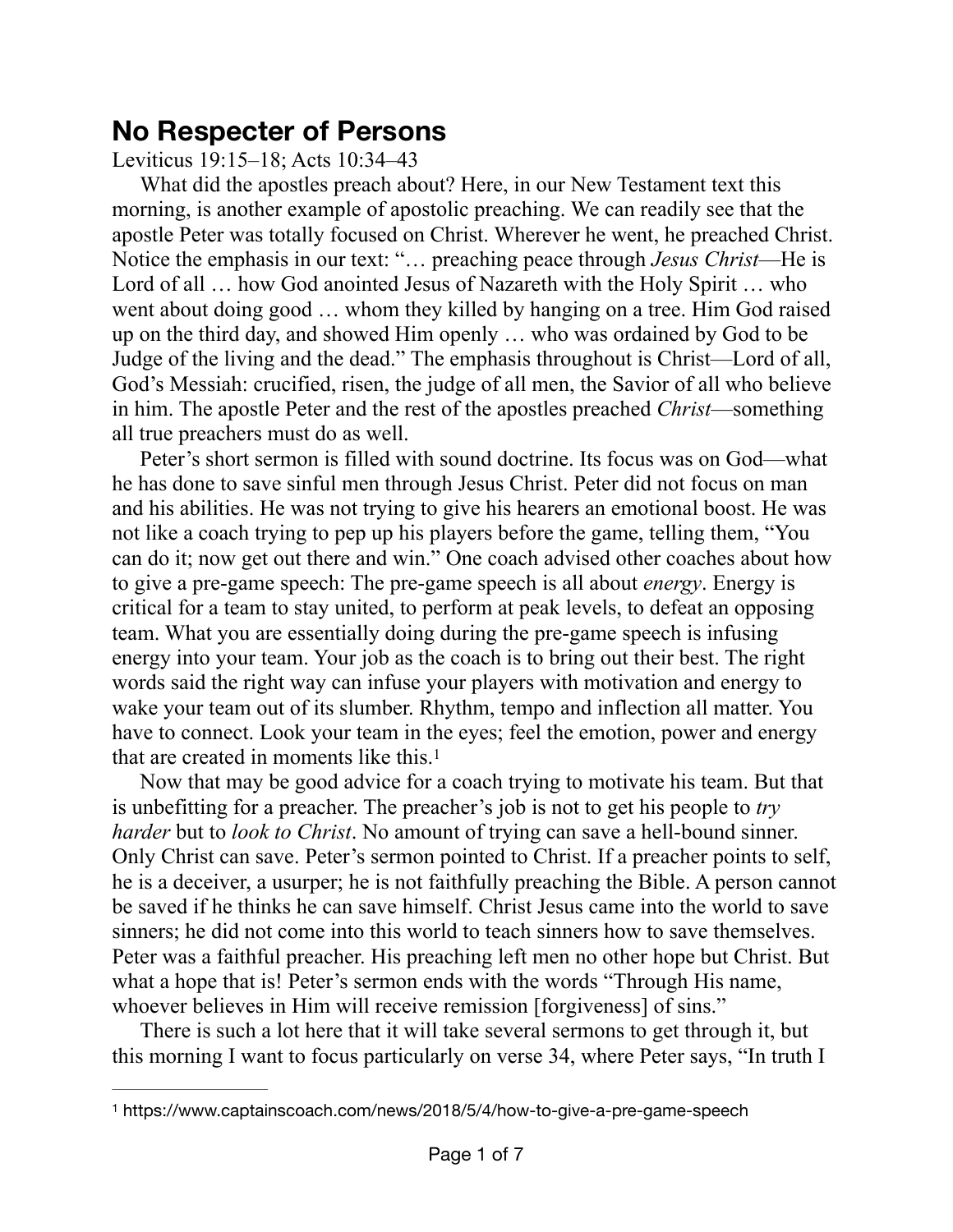perceive that God shows no *partiality*." Our Old Testament text has "You shall not be *partial* to the poor, nor honor the person of the mighty." *Partial* and *partiality* both contain the element *part*. *Partial* means to favor one side above the other, to be biased. *Partiality* is unfair bias, favoritism. The Leviticus text is setting forth a principle for human judges: do not be partial! It is unbefitting for a judge to be political. The Acts text states a characteristic of God himself: God shows no partiality. Human judges are to reflect the character of God: not to be partial, because God himself is not partial.

The title of our sermon this morning is taken from the King James Version: "God is no respecter of persons." This, in my opinion is preferable to *partial* or *partiality*. After all, God does make choices. He chose Israel; he passed by all the other nations. From all eternity the chose a people to be given to the Son, and the Son undertook the mission to come and save them. So in a sense, God *is* partial. God chooses. But God is no *respecter of persons*. Here, beloved, is an attribute of God, and if you rightly understand it, it will be a great comfort to you. So listen closely.

<span id="page-1-1"></span>Now the reason Peter says this should be immediately apparent. He and his companions from Joppa have just journeyed to Caesarea to preach the gospel to the Roman centurion Cornelius and his family and guests. Caesarea was the capital of the Roman province of Judaea, the seat of the Roman governors, and the headquarters of the Roman troops. Caesarea was the great Gentile city of Palestine.<sup>2</sup> The people who populated Caesarea were uncircumcised Gentiles[.](#page-1-0) Why did a good, observant Jew like Peter go there? He went at God's command. God had appeared to Cornelius in a vision and told him to send for Peter. He similarly appeared to Peter and challenged him with the statement, "What God has cleansed you must not call common." He informed Peter that some men were coming, and he was to go with them. So now Peter has entered the home of Cornelius and stands before him. Cornelius has begun the exchange with the words, "we are all present before God, to hear all the things commanded you by God." Then Peter begins his sermon with the words "Of a truth I perceive that God is no respecter of persons" (KJV). Here he is, his first time ever preaching to a congregation of Gentiles. He is here at the direct command of God, and it suddenly dawns on him that God is no respecter of persons. Peter is setting forth the character of God, and it is vital that we understand it accurately. What does it mean?

Now this idea of being a respecter of persons is a well-established scriptural truth, found no fewer than 14 times throughout the Bible. In our Old Testament text human judges are told, "Ye shall do no unrighteousness in judgment: thou shalt not *respect the person* of the poor, nor honor the person of the mighty: but in

<span id="page-1-0"></span><sup>&</sup>lt;sup>[2](#page-1-1)</sup> Easton's Bible Dictionary (Logos Bible Software)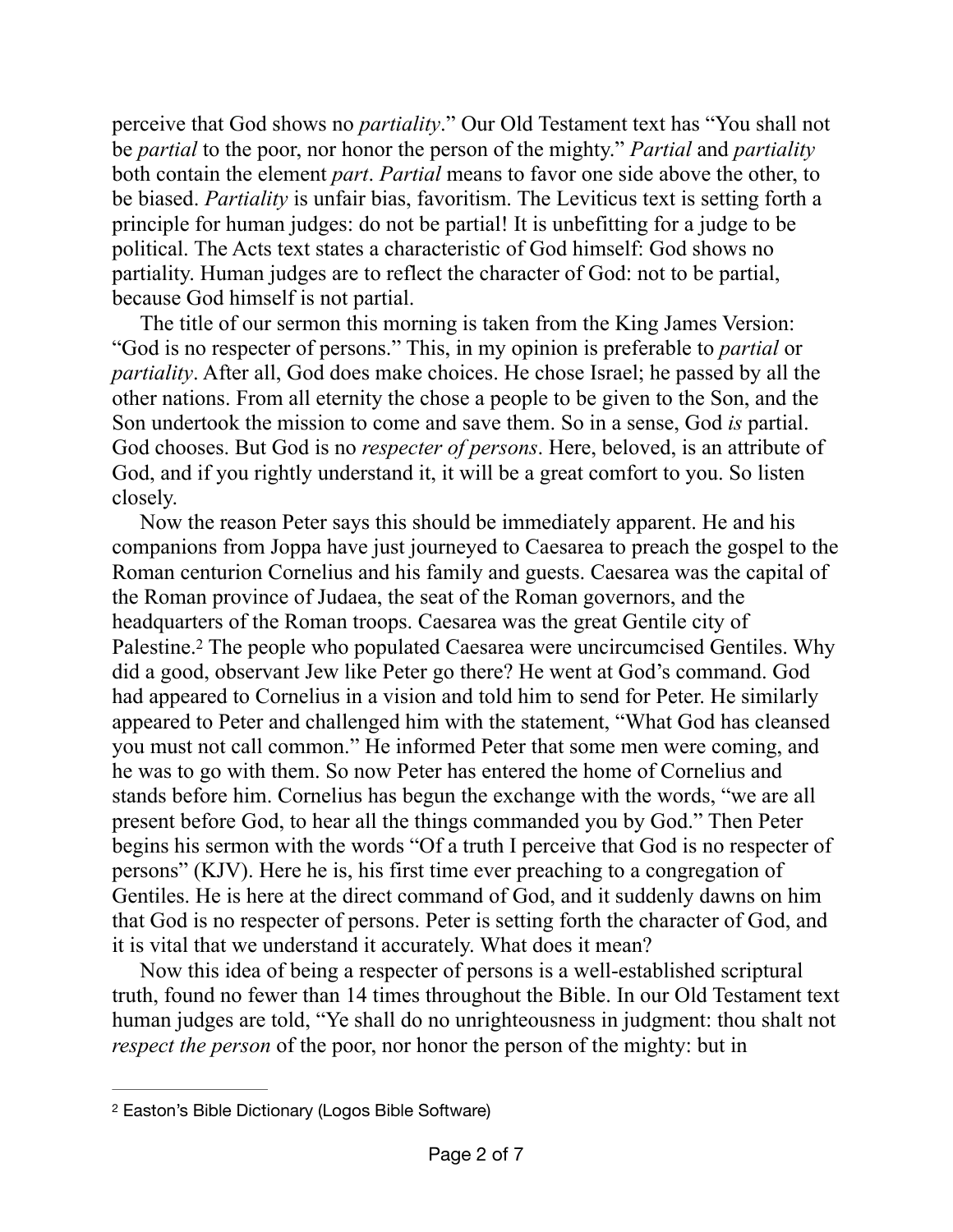<span id="page-2-3"></span><span id="page-2-2"></span>righteousness shalt thou judge thy neighbor." Other Scriptures have, "Ye shall not *respect persons* in judgment; but ye shall hear the small as well as the great; ye shall not be afraid of the face of man; for the judgment is God's" (Deut. 1:17). "Thou shalt not wrest judgment; thou shalt not *respect persons*, neither take a gift" (Deut. 16:19). Human judges—all of them, not just professing Christians—are to judge justly, as God himself judges. Their judgment is to be just, whether the person who stands before them is rich or poor, small or great. All judicial judgments are to be absolutely in accord with God's perfect justice. God himself shall judge his people with righteousness.<sup>[3](#page-2-0)</sup> God's wrath burns against human judgeswho pervert justice.<sup>[4](#page-2-1)</sup> When King Jehoshaphat (fittingly, his name means *Jehovah judged*) appointed judges in all the fortified cities of Judah, he charged them: "Take heed what ye do: for ye judge not for man, but for the LORD … Wherefore now let the fear of the LORD be upon you … for there is no iniquity with the LORD our God, *nor respect of persons*, nor taking of gifts" (2 Chron. 19:6–7). There is no respect of persons with the Lord; therefore, there is to be no respect of persons with human judges. Yet sadly, many human judges fall short of this standard. In a sinful world the wicked often get off scot free, and the righteous are persecuted. But God is just, and judgment day is coming. The righteous will be vindicated. Surely King Jehoshaphat was correct: "there is no iniquity with the LORD … *nor respect of persons*, nor taking of gifts." The God of all the earth judges with perfect righteousness. He does not take bribes, and there is no respect of persons with him.

But what exactly is respect of persons? Let us go back to our Old Testament text, which states, "thou shalt not *respect the person* of the poor, nor honor the *person* of the mighty." In the original Hebrew, the word rendered "person" is literally *face.* The original literally has: "thou shalt not lift up the *face* of the poor, nor honor the *face* of the great." Hebrew uses concrete expressions like *face* where English uses abstract concepts like *partiality*. The Hebrew word meaning *face* is used well over 2,100 times in the Hebrew Bible, even in contexts that English speakers would find odd. For instance, Hebrew has no word meaning *in front of*. If you want to say, "The tree is in front of the house" in Hebrew, you would say, "The tree is before the face of the house." That manner of speaking seems strange to us, but it makes perfect sense in Hebrew.

So our Old Testament text has "thou shalt not *respect the person* of the poor," or more literally, "thou shalt not lift up the *face* of the poor." What is this saying to human judges, whether public or private? It is saying that human judges should not let a person's appearance color their judgment. They are not to "lift up the *face* of

<span id="page-2-0"></span>[<sup>3</sup>](#page-2-2) Ps. 72:2

<span id="page-2-1"></span>[<sup>4</sup>](#page-2-3) Ps. 82:1–2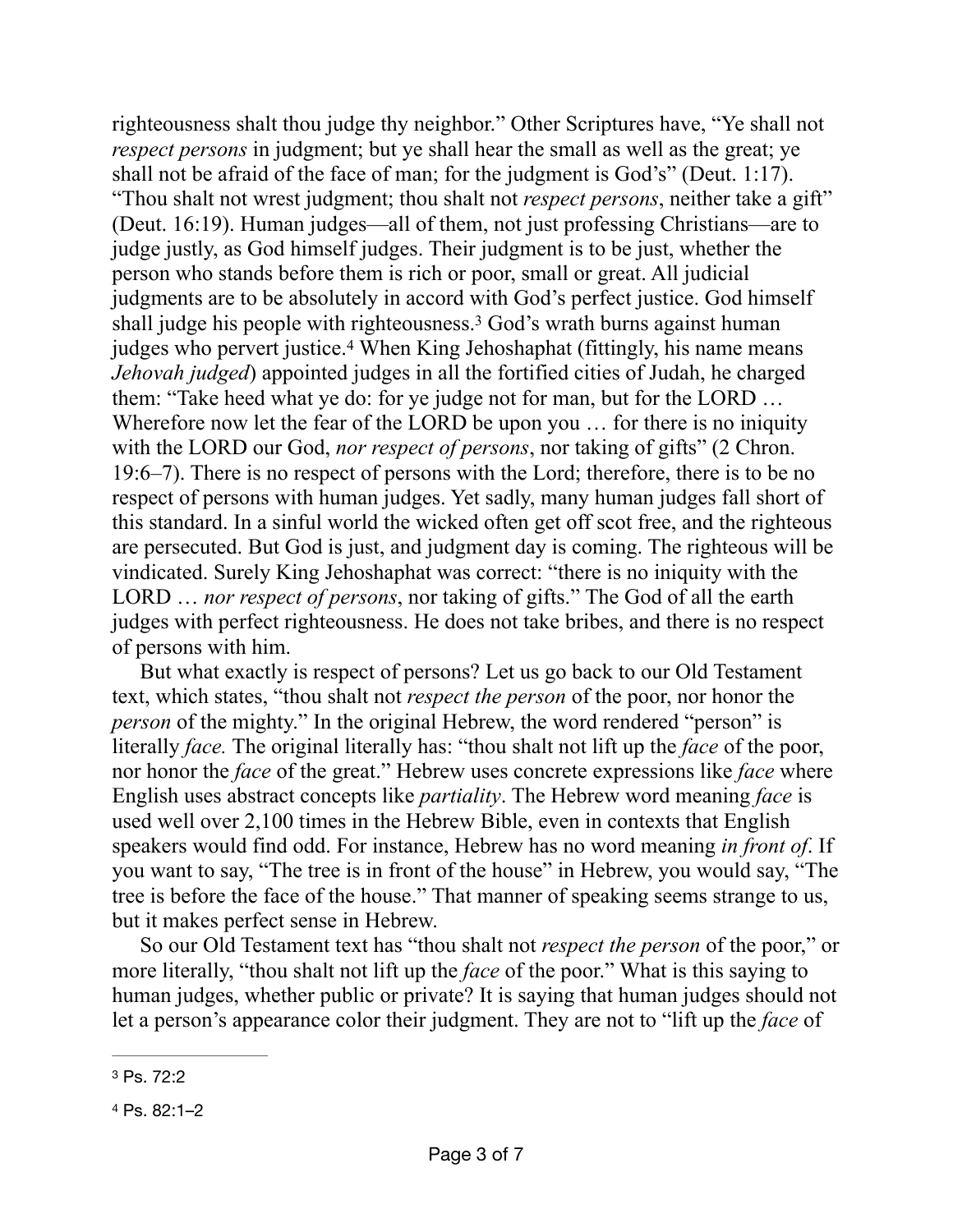the poor, nor honor the *face* of the great." Now the text does not say which of these individuals is the plaintiff or which is the accused. It makes no difference. When we look at a person, we are apt to be influenced by his or her face. We must not do this! We must apply the biblical principles of justice equally to all. In Western jurisprudence we have this idea of a woman with a rag tied around her eyes, holding up the scales of justice. Justice is said to be blind. But that's only half the story. Justice is to be blind to the faces of the plaintiff and the accuser, but it is *not* to be blind to the eternal principles of justice. Not at all! Rather, justice must at all times have an eye to the law of God. Human judges must never skew justice in favor of a pretty face, a flattering eye, a person's social standing or political connections. Such perversions of justice will invariably call down the judgment of Almighty God.

At the present moment the trial of former police officer Derek Chauvin is taking place in Minneapolis, Minnesota. Chauvin was the officer who knelt on the neck of George Floyd on May 25 as George Floyd died. As almost every American knows now, Derek Chauvin is white, and George Floyd is black. Following the death of George Floyd there were riots across the U.S. Sadly, the case has become politicized. News outlets, rather than exercising restraint and waiting for the facts to be proven at a trial, have already tried the case and reached a guilty verdict, and in so doing fanned the flames of public outrage.

Patrick Buchanan, citing the autopsy report, summarizes the issue: Chauvin's defense attorneys will likely make a credible case, backed by evidence, that Floyd's death was not caused by the knee on his neck but by the battered condition of his heart, the near-lethal dose of fentanyl in his system, and his anxiety and panic at being arrested. The prosecution will counter-claim that Chauvin's knee on Floyd's neck, and the two other cops sitting on him, precipitated the stopping of his heart[.5](#page-3-0)

<span id="page-3-1"></span>The trial is a volatile situation waiting to happen. Any acquittal of Chauvin, or conviction on a lesser charge than murder, could trigger riots like those that plagued the U.S. through the summer of 2020.

Now during the trial the judge and jurors are going to see faces, both black and white. But the word of God requires them—and us all—to form our opinions on the facts of the case in accordance with God's eternal principles of justice.

Now in our New Testament text the apostle Peter refers to this well-established principle to conclude, as he stands before Cornelius and an entirely Gentile audience, "Of a truth I perceive that God is no *respecter of persons*." The meaning in context is clear: God wants Gentiles to be saved! He wants them in his church! Whereas before, God's salvation was brought to the Jewish people, now it is to be

<span id="page-3-0"></span>[<sup>5</sup>](#page-3-1) https://buchanan.org/blog/who-and-what-killed-george-floyd-142867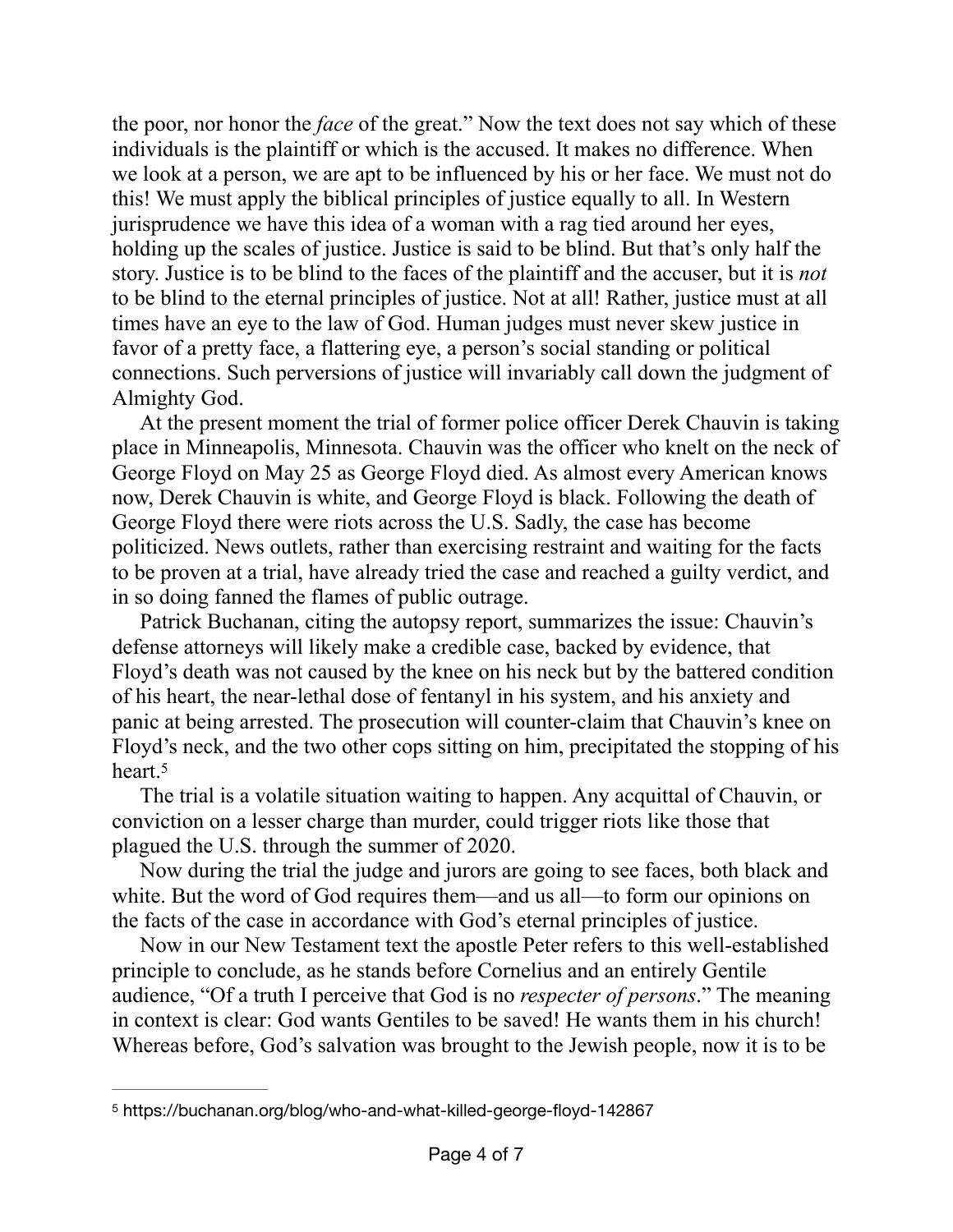proclaimed to all men—Jew and Gentile alike. God is no respecter of persons. God does not look at a face and say, "You are a Jew, you can be saved" and at another face and say, "You are a Gentile, you cannot be saved." Certainly this is true, and we can all be thankful that this is the case.

<span id="page-4-1"></span>When Peter asserts that God is no respecter of persons, he uses a word that occurs just this once in the Bible, a word made up of two elements: *face* and *receiver*, the very same elements that are used in the Septuagint, the Greek translation of our Old Testament text, in Leviticus 19:15[.](#page-4-0)<sup>[6](#page-4-0)</sup> The meaning is that God does not receive a *face*; this is equivalent to the Hebrew: "Thou shalt not lift up the *face* of the poor, nor honor the *face* of the great." God does not receive men and women on the basis of their face or any physical characteristic. He is not a respecter of persons.

Now Peter is in no way saying that God had *been* a respecter of persons in the past (when his salvation was limited largely to the Jews), but would no longer be a respecter of persons anymore. The reason God tells his people not to be respecters of persons is because that is his character at all times and has been his character all along. God is not a respecter of persons; therefore, civil judges should not be respecters of persons; therefore, *none of us* should be respecters of persons. This is a permanent, binding moral requirement, because it is a permanent part of God's character.

Did God choose the Jews because of their pretty faces? Did he choose them because they were a great and noble people and a mighty force to be reckoned with? Did he choose them because of their deserving? Not at all! Moses makes it clear when he says in Deuteronomy 7:7, "The LORD did not set His love on you nor choose you because you were more in number than any other people, for you were the least of all peoples." The Jews were the least in number and the least deserving. Why did the Lord set his love on the patriarch Abraham and his physical and spiritual posterity? The next verse makes that clear: "but because the LORD *loves* you, and because He would keep the oath which He swore to your fathers, the LORD has brought you out with a mighty hand, and redeemed you from the house of bondage, from the hand of Pharaoh king of Egypt." What is the Scripture saying? The Lord set his love on Abraham and his seed because he loved them! That seems to English ears like a tautology, but it is not. What the text is saying is that the reason God loved Abraham and his descendants the Jews is to be found only in the sovereign, electing love of God. But this much is clear: God did not set his sovereign, electing love upon the people of Israel because of any characteristic in themselves; he loved Israel *in spite of* their defects—their *un*deserving. And we can all give thanks for this, for we are *all* undeserving.

<span id="page-4-0"></span><sup>&</sup>lt;sup>[6](#page-4-1)</sup> LXX: οὐ λήμψη πρόσωπον (thou shalt not receive a face); Gk. προσωπολήπτης (a receiver of a face). Both expressions are derived from πρόσωπον (face) and λαμβάνω (to receive).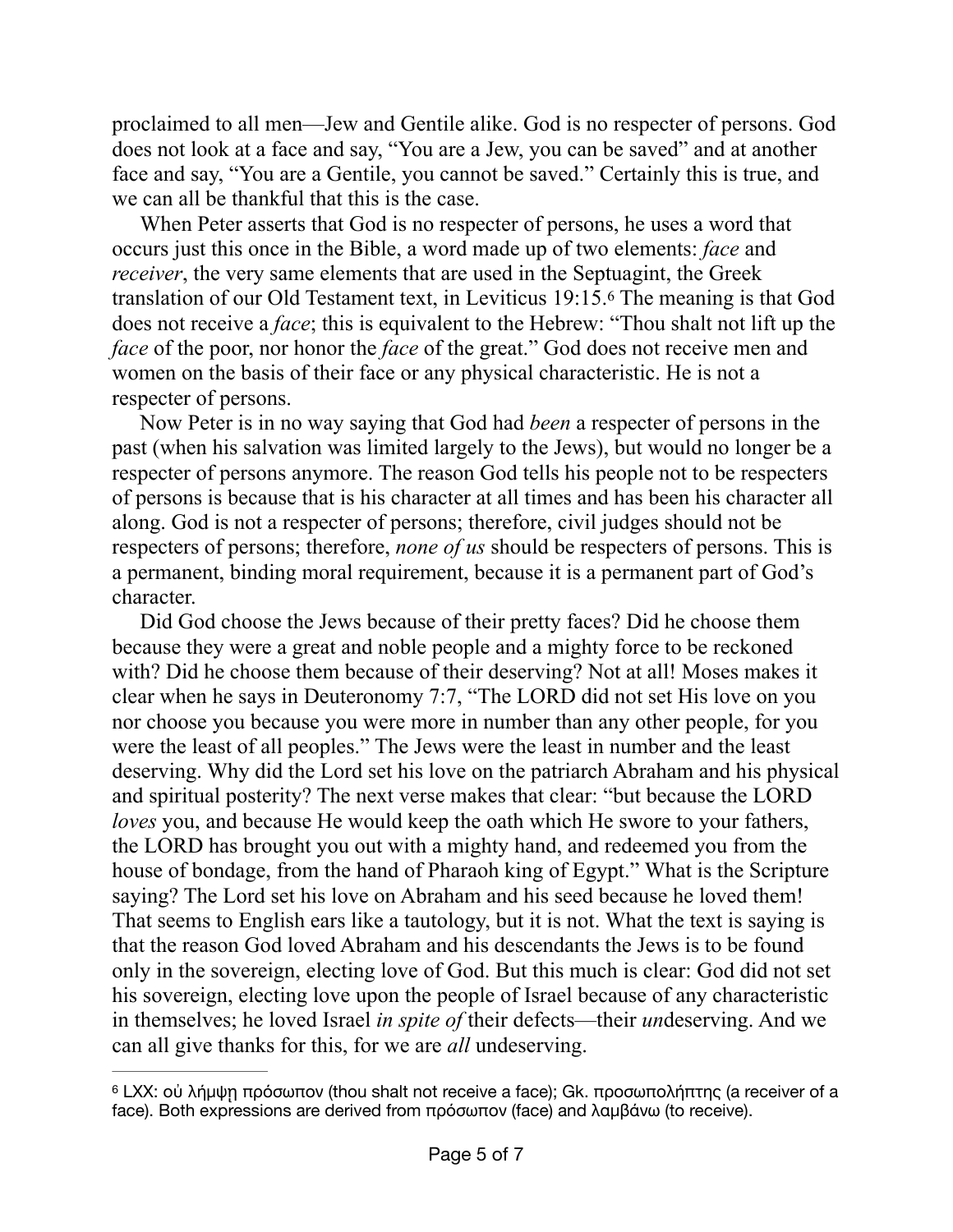God chose Jacob, the younger twin—the deceiver—and passed by Esau, the older and more worthy. And so it is with us. "God has chosen the *foolish* things of the world to put to shame the wise, and God has chosen the *weak* things of the world to put to shame the things which are mighty; and the *base* things of the world and the things which are *despised* God has chosen, and the things which are not, to bring to nothing the things that are, that no flesh should glory in His presence" (1 Cor. 1:27–29). Gill comments: "God has chosen the weak things of the world; who cannot boast of their birth and pedigree, of their ancient and illustrious families; have no titles of honor to aggrandize them, nor estates, possessions, and worldly substance to support themselves with." If the Savior has drawn you to himself by his Spirit, rest assured that it is not because you deserve it, for none of us deserves it. If it were by merit, it would not be by grace.

Many of us at one time or another have suffered feelings of inadequacy or inferiority. Other people seemed to be faster, smarter, wittier, prettier, more successful, more accomplished, more athletic, handsomer, more popular, more competent. It seemed as though we did not measure up. I remember elementary school recess, when we would play a game. The two most athletic guys in the class —never me!—were appointed to choose teams. It was always so embarrassing to be one of the last ones chosen. There were only a few kids left, and as it got down to the last two, I could hear the kids shout to the team captain: "Choose *him*" (the other guy!). Yet all of us are utterly inadequate to merit God's salvation! God never would have chosen us if he had been a respecter of persons! "We are *all* as an unclean thing, and all our righteousnesses are as filthy rags" (Isa. 64:6). We were dead in trespasses and sins; we were children of disobedience, followers of the devil; we were by nature the children of wrath (Eph. 2:1–3). We didn't deserve salvation.

If we were to deserve salvation, it would have to be on the basis that we had perfectly kept every requirement of God's law—both outwardly and inwardly. For example, we loved God with a perfect love and desire his glory above all else. We keep his commandments out of perfect love for God and not out of a desire for man's commendation or approval. I worship God because I love him, not because staying home would hurt someone's feelings or cause him to look down on me. Obviously, I could not, for even a split second, think about breaking any of God's moral laws as long as no one was looking, or if I thought I could get away with it. Jesus must at all times and in all situations be my absolute Lord and master. I must *never* give place to the devil. According to Scripture, the only one who ever perfectly measured up to that perfect standard is the Lord Jesus Christ. "If any man sin, we have an advocate with the Father, *Jesus Christ the righteous*" (1 John 2:1). The Lord Jesus is the only one in Scripture so described. He, truly, is the righteous one, and the only way to be saved it to possess his perfect righteousness by faith.